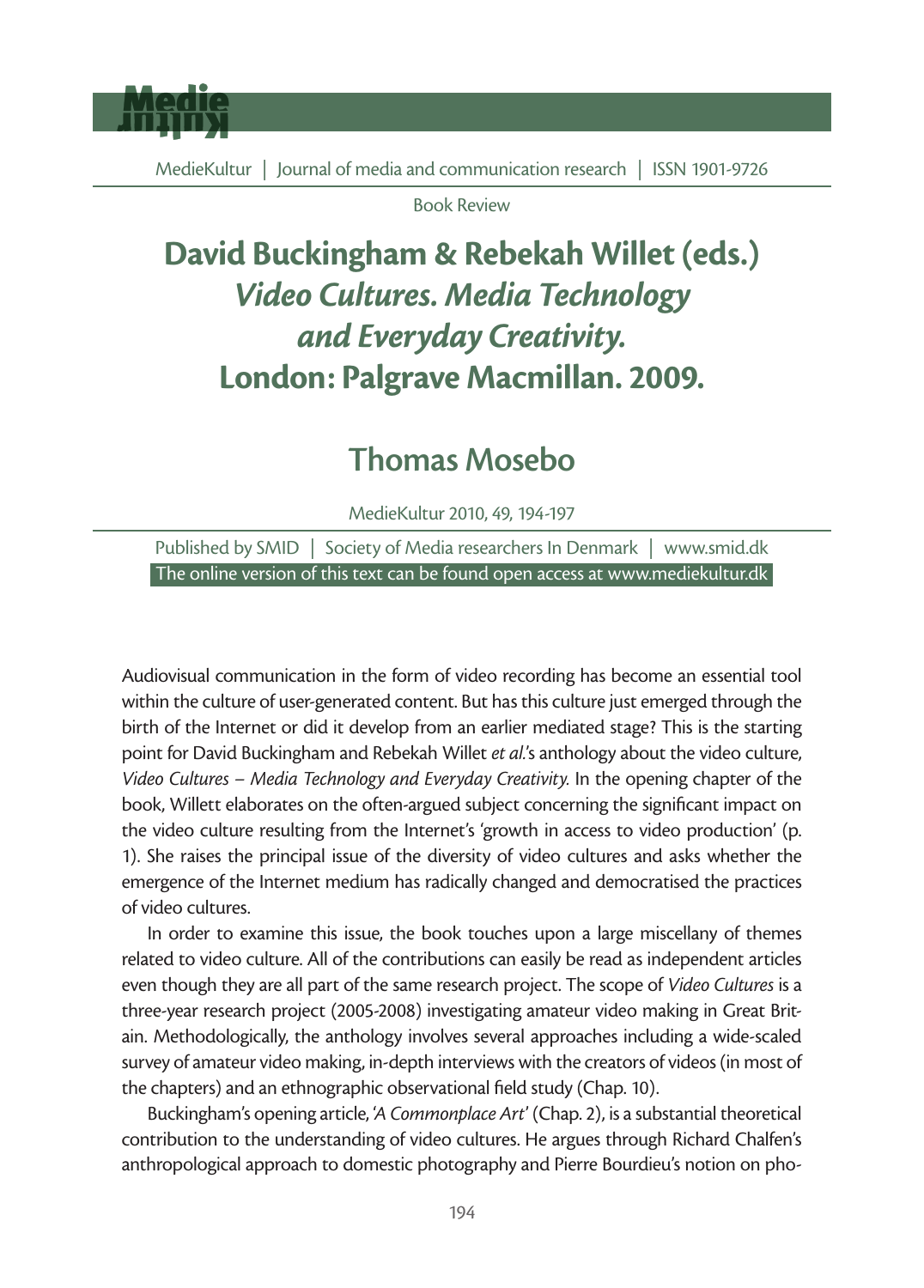Book Review: Video Cultures – Media Technology and Everyday Creativity

tography as social practice (p. 30) that the boundaries between amateurs and professional media producers evolve historically as a result of social circumstances and social contexts (p. 32) In that sense, Buckingham questions the technological determinism surrounding the writings on video cultures. Buckingham further advocates the transformation of amateur video production. He emphasises the transformation from a point when amateur videos were mainly concerned with the subject of domestic life towards a broader thematic focus point in the videos. Although Buckingham also argues against the celebration of the new democratisation on the basis of the participatory culture advocated by Henry Jenkins, he insists on the increasingly significant role of amateur media (p. 47). Finally, Buckingham emphasises that the connection between the process of creativity and learning is strongly tied to the culture of everyday life and to the relationship between the social world and agency.

The articles that follow in the book further explore the many different topics of video cultures. This includes Maria Pini's view on the home video mode as a narrative provider of family identities relying on the theoretic notions regarding photography proposed by Bourdieu, Sontag and Kuhn (Chap. 4). It is an insightful article, but I cannot help wondering why the article excludes considerations on any general tendencies of the home video mode and its relationship to new media platforms. In Chapter 5, Buckingham investigates the impact of video cultures within citizen journalism, including the relationship between amateurs and professionals. Buckingham's approach is a somewhat sceptical one. Through the presentation/analysis of three case studies, he argues that the general celebration of citizen journalism is exaggerated. A remaining question, nonetheless, is how the concept of citizen journalism can be regarded, which in Buckingham's case is a rather narrow definition. In the sixth chapter of the anthology, Willett explores a survey of 120 fake videos, the socalled spoof-productions. Here the argument is that producers of spoofs use the media as a social space where they can create social identities. The youth culture is also the centre of Buckingham's analysis of video cultures and self-representation in skateboarding videos in Chapter 7, in which he discusses the interchanging relationship between amateurs and professionals. Further, the skateboarding videos are self-reflexive practices, where young people use the videos as part of a learning process. Jo Henderson makes a good but also a quite obvious case in her article (Chap. 8) when she questions the free role that the BBC claims it provides to its users in the user driven video project: *Video Nation*. Here she discusses the institutional influence on the creative freedom of the individual user.

The anthology also demonstrates an interesting approach to the DIY-pornography culture. In Chapter 9, Pini describes the amateur pornography culture and argues like Buckingham in Chapter 5 that the celebration of Internet porn is exaggerated and far less exhibitionistic than many observers propose. Even though Pini makes a good point when downgrading the democratisation of sexual representation within new media (p. 190), the Internet's capability to democratise in the form of access and availability to pornographic content among ordinary people is still difficult to neglect, at least considering the latest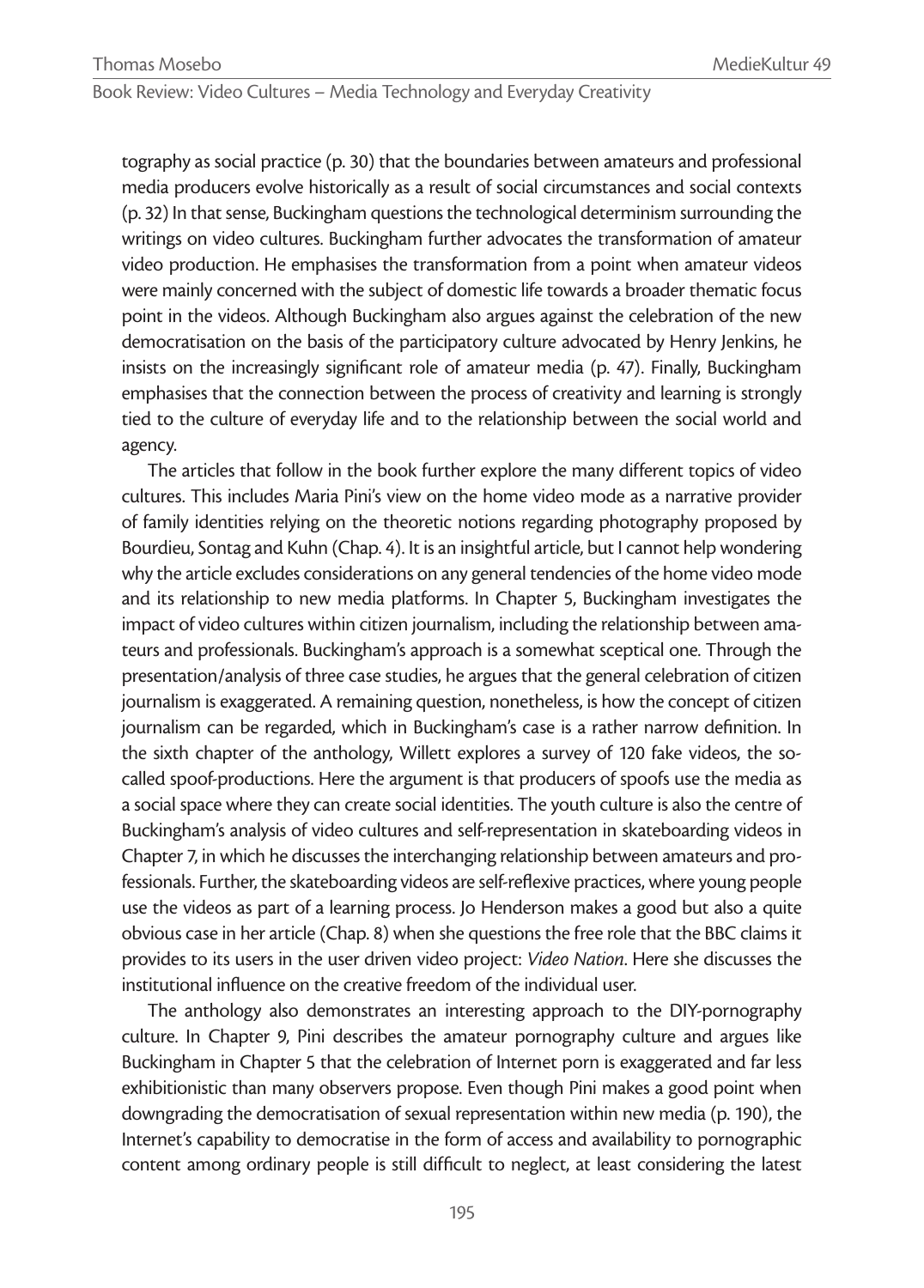## Book Review: Video Cultures – Media Technology and Everyday Creativity

numbers regarding online pornographic consumption. Daniel Guzner's ethnographic field study of amateur filmmaking clubs is one of the most compelling articles in the anthology. Guzner emphasises the importance of social capital as a main driving force for the survival of the film making clubs in the age of the Internet, and he further explores different club member prototypes in order to understand social identities and the hierarchy among them. In general, the article argues that social capital among the club members cannot be replicated by online activity. Finally, Willet identifies mobile cameras as a very relevant example of a performing culture in constructing online identities. The article includes some of the theories of Goffman, Chalfen as well as Giddens' term "narrative of the self" (p. 219) in order to demonstrate the social function of mobile cameras. Although her categorisations of camera phone video content appear rather incomplete, the article makes an interesting case for the use and impact of camera phones.

Chapters 4-11 elaborate and illustrate the book's principal argument and the theoretic and analytic fundament established in the initial chapters of the anthology (Chapters 2 and 3). The structure of the book is very homogeneous since the analytic fundament presented in the initial chapters is broadened in the following chapters and finally summed up in Buckingham's concluding chapter.

The notions on the interchanging relationships between amateurs and professionals are recurrent themes in the anthology, and they are explicit focal points in Chapters 3, 4, 7, 8 and 9 and thereby they support Buckingham's argument. This also includes the status of the private and the public spheres, which is a relevant subject when dealing with the domestic and the publicity cultures, as in the article on DIY pornography and Henderson's article on '*Video Nation*'. Finally, the anthology also consistently focuses on the notions of creativity and learning (especially Chapters 5, 6 and 7).

As mentioned earlier, one of the major concerns in *Video Cultures* is the impact of the Internet and the new technologies on the emergence of amateur video cultures. The writers of this book attempt to pursue Buckingham's initial claim concerning the importance of social circumstances when they argue that amateur video cultures are not a revolutionary new phenomenon; they have existed throughout the history of the film medium. This has been a historical continuity (p. 53), since amateur skateboarding videos, domestic home videos and spoof productions etc. also existed 30 years ago. The authors argue that the most significant development of the new media platforms '[has] been to do with technologies of *distribution* rather than *production*' (p. 232).

*Video Cultures* leaves the reader with a solid overall impression of the ranges of audiovisual production that further intends to assure us that citizen journalism, home video modes, spoof productions and DIY pornography are basically following a line of historic continuity and that the emergence of the Internet has not radically changed the existence of video cultures. The anthology takes a position in between the advocacy of the amateur culture of democratisation as proposed by Henry Jenkins and Andrew Keen's rather cynical and disillusioned perspective on the Web 2.0 culture. It does so by arguing in favour of the